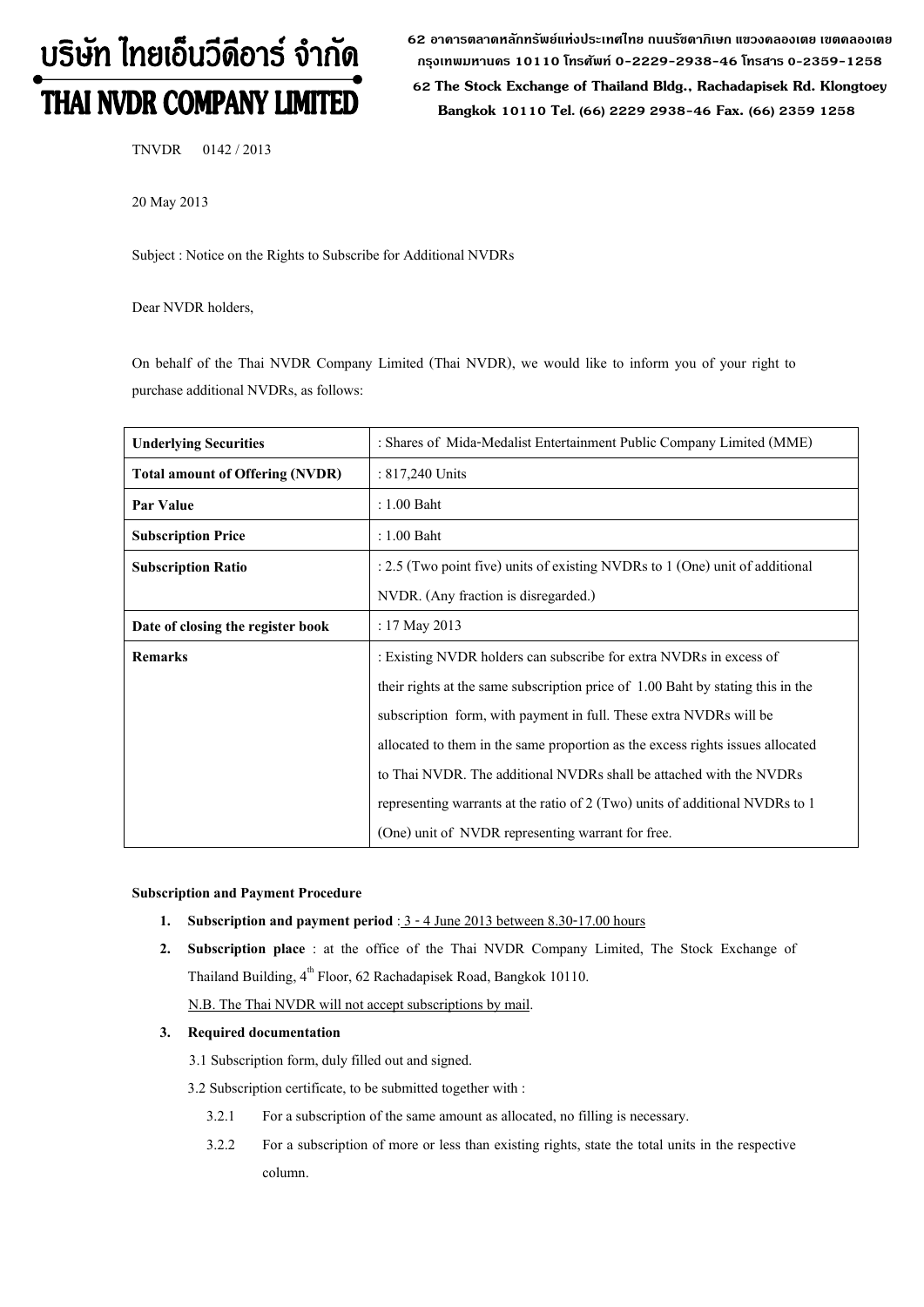#### **4. Payment**

**Subscription for full entitlement or less than or excess the entitlement**, please make payment by one check or one cashier check which is collectable through clearing house in Bangkok. The check or cashier check shall be dated from 3 to 4 June 2013. Indicate the subscription date and make it payable to *-SUB-MIDA.*

- **5.** If NVDR holders fail to exercise their rights or make a payment within the allotted time schedule, or the check or cashier check is not honored, it shall be deemed that such NVDR holders do not wish to exercise their subscription rights. Thai NVDR shall thus regard the subscription as being void.
- **6.** Refund for unallotted NVDRs.

If the excess rights NVDRs were not allotted in full because the number of NVDRs subscribed for were more than the number or remaining units of NVDRs, the Thai NVDR will make a refund (without interest) to the NVDR holders by check for the unallotted NVDRs and send it by registered mail to the address that appears on the Share Register Book on the date of closing the book, within 7 business days after the Thai NVDR has received the refund from the underlying company.

Should you need any further information, please do not hesitate to contact Thai NVDR Company Limited at 02-229-2800 Ext. 2938-46.

Sincerely yours, Thai NVDR Company Limited

Pridaya Clorchaya

(Pichaya Chomchaiya) Head Depository Department The Stock Exchange of Thailand

Enclosure : 1. Subscription Form for NVDR Right Issues

2. Subscription Certificate